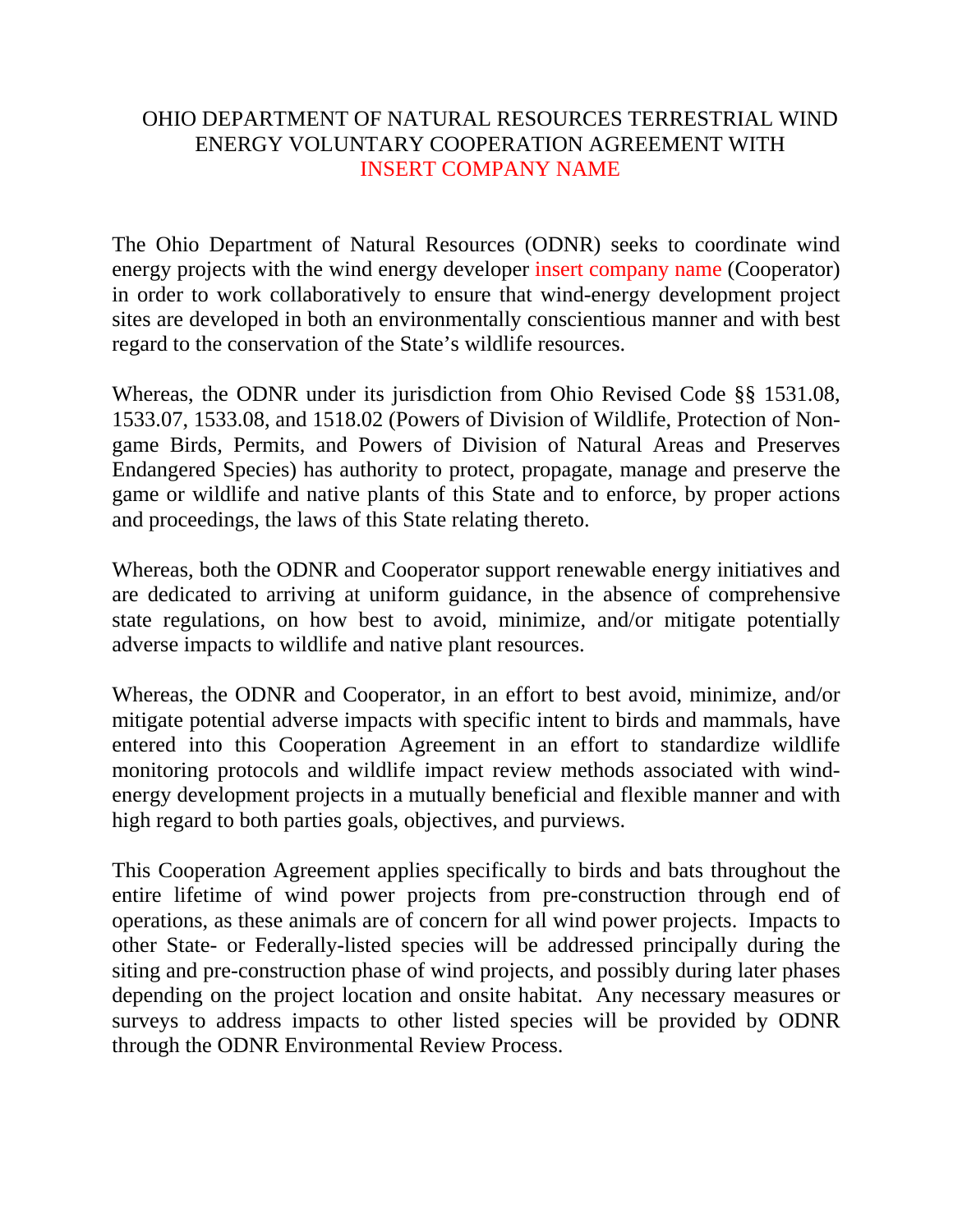Therefore, the ODNR and Cooperator enter into this Cooperation Agreement based on the following terms and conditions:

- 1. (a) The Cooperator will notify the ODNR of any potential wind energy development sites of or above 10MW or 5 turbines (or an expansion of an existing site with the addition of 5 or more turbines or 10MW), at least eighteen months, preferably as early as possible, prior to construction. The notification prior to the initiation of construction at the site will allow the ODNR to review and provide as much known information on bird and mammal resources, as well as other information such as impacts on other wildlife, plants, wetlands, streams, coastal areas, and geologic substrate and slope stability, which may be present and/or potentially impacted by the development of the proposed wind-energy project. The notification should include a brief narrative of the project's planned development and proposed construction times and include as much detailed information as available such as: an original copy of the U.S.G.S. topographic map(s) depicting the proposed project area boundary limits with the quadrangle name and associated county identified on it, the proposed project site's general infrastructure delineations (both known and planned) to include access roads, electric transmission lines, wind turbine locations, planned surface impact areas needed to support construction, development and future maintenance of the project, and any known wetland areas or predetermined wildlife habitat regimes which are deemed to be of critical importance or high value.
- (b) The Cooperator shall request a scientific collectors permit at least fourteen months, preferably as early as possible, prior to construction. ODNR agrees to issue a scientific collectors permit in accord with Ohio Revised Code §1533.08 (and further defined under Ohio Administrative Code Section 1501:31-25-01 and 02), defining the terms and conditions for use throughout the project area by the Cooperator's designated biologist(s) for all bats, birds, and state-listed threatened or endangered species which are collected while conducting the ODNR's approved monitoring plan and mortality protocol. The scientific collectors permit may be automatically renewed upon the anniversary date of the permit, providing further that the permit terms and conditions have been strictly adhered to and this Cooperation Agreement remains in effect.
- (c) For those projects which the Cooperator has already initiated prior to the effective date of this agreement and are planned for construction prior to the eighteen-month time frame noted herein, the Cooperator shall submit the required information as requested in Paragraph 1 (a) and request a permit as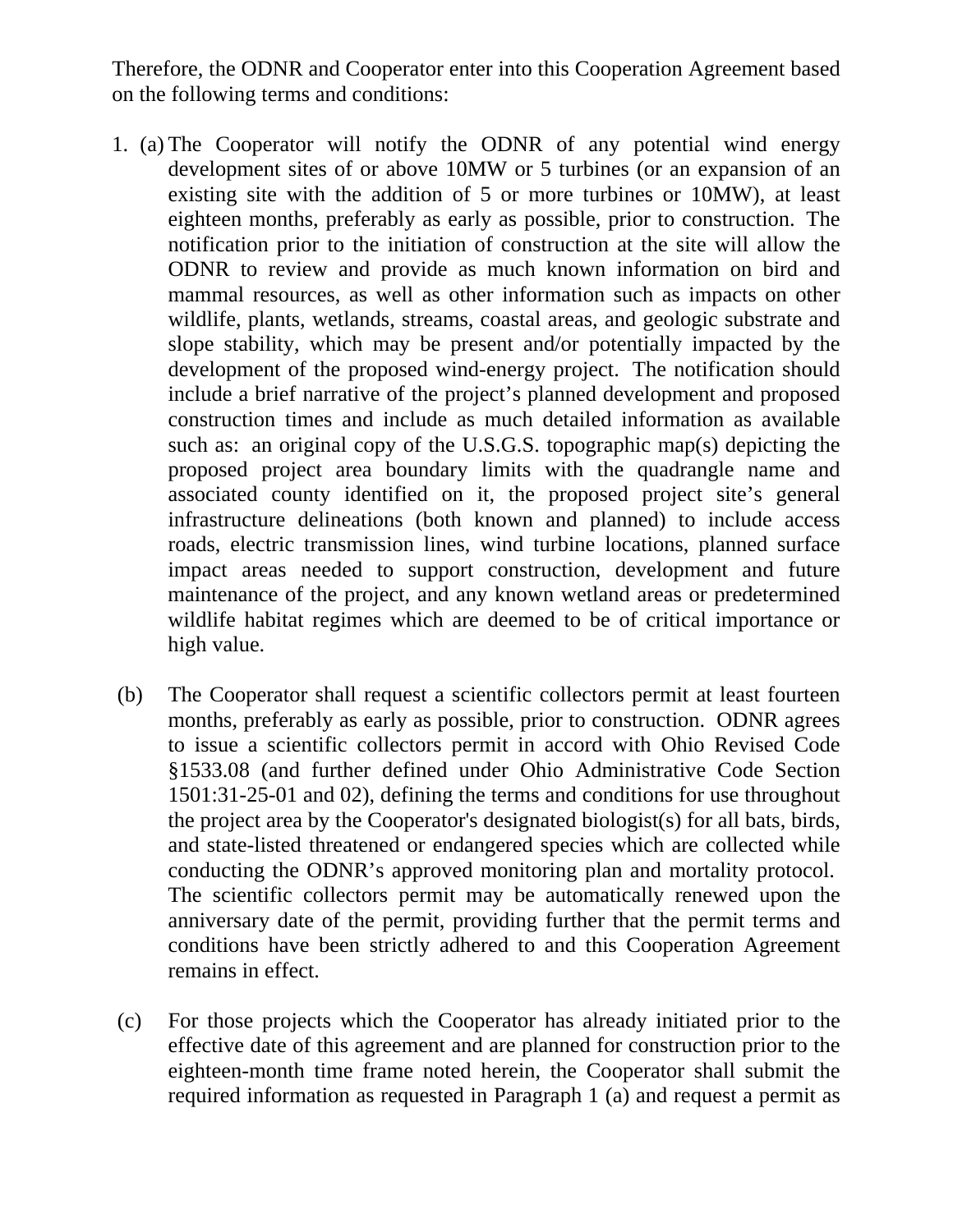required by Paragraph 1 (b), within ninety days (90) from the date of this Agreement, preferably as early as possible.

- (d) For those projects which are currently under construction prior to the date of this Agreement, the Cooperator shall only be required to comply with the monitoring efforts referenced within Paragraph 6 that pertain to assessing post-construction bird & bat mortality. Further, within 90 days of the Agreement date, the Cooperator shall provide to the ODNR a listing of all other projects or phases of projects that are planned for construction to begin within 18 months from the date of this Agreement. The listing will include all available site-specific project information as more clearly specified within this paragraph for each project identified on the list. For each project identified on the list where construction commences within 18 months from the date of this Agreement, the Cooperator shall be required to comply with the monitoring efforts referenced within Paragraph 1 (a) and 6 that pertain to assessing post-construction bird & bat mortality.
- 2. It is understood between the Cooperator and ODNR that both parties may support the use of other potential funding mechanisms or processes which directly or indirectly reduce the overall costs associated with the Cooperator's monitoring requirements as identified herein providing further the intent of those monitoring requirements remain the same.
- 3. The ODNR and Cooperator will share all relevant information concerning wildlife and resources under the jurisdiction of the ODNR in and around the project area and the potential adverse impact to those resources. Shared information will include all known publicly available data from past/current/future monitoring efforts and pre- and post-construction study results relative to the subject project area. The ODNR further agrees to consider all existing relevant wildlife resource information provided by the Cooperator and the ODNR will reduce to the fullest extent possible any further requests made to the Cooperator to provide additional relevant data and/or monitoring results which can be ascertained from known existing data regarding potential known wildlife impacts.
- 4. The ODNR will provide the Cooperator with the results of all its internal reviews and provide written comment and/or meet with the Cooperator within 45 days of receiving the information specified in Paragraph 1, as well as the results of the Ohio Natural Heritage Database, and all pre- and postconstruction monitoring methods and recommendations on how best to avoid and reduce direct and indirect impacts to wildlife. Additional coordination will occur from the ODNR for actions needed in regards to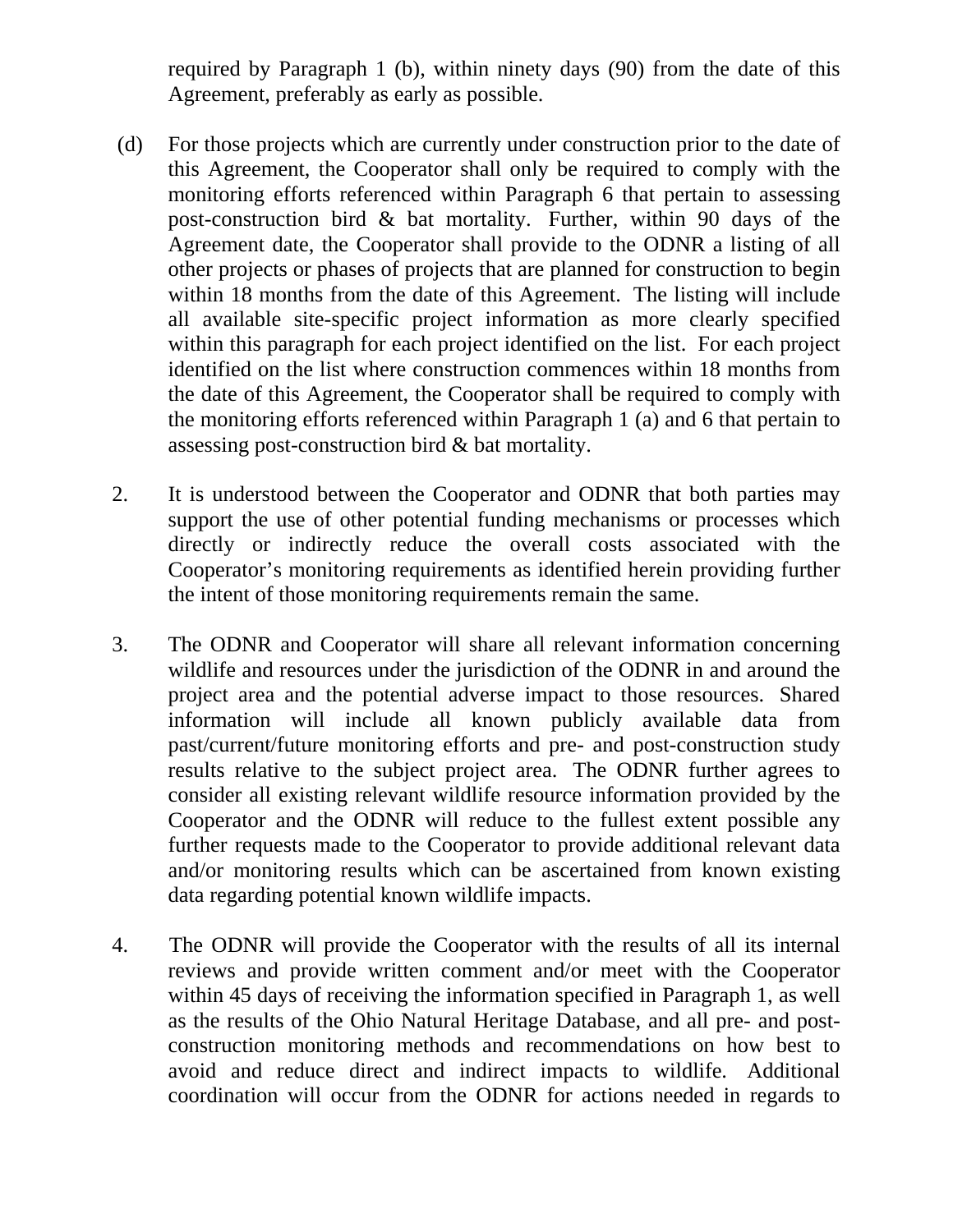species listed in the Ohio Comprehensive Wildlife Conservation Strategy (CWCS) to include all state threatened and endangered wildlife species known to occur or determined to exist within or adjacent to the project area.

- 5. The ODNR in consultation with the Cooperator will determine the risk level for monitoring and survey efforts. The Cooperator agrees to conduct monitoring according to the attached protocol, unless otherwise directed by the ODNR. The ODNR may request the Cooperator conduct an additional year's post-construction monitoring if a state or federally listed threatened or endangered species is killed or other mortality is deemed to be at an unacceptable level for any species. The Cooperator may request a reduction in the mortality monitoring effort for the second year based on the first year's mortality results. Such a request by either party for additional or reduced monitoring shall be made in writing by the party requesting a change and an informal meeting will be arranged between the parties to discuss and mutually agree upon any changes in monitoring efforts.
	- 6. All suggested pre-construction and some post-construction monitoring protocol are designed to reduce the exposure of state-listed species in order to avoid, minimize or mitigate potential adverse risk to species of special concern, through the collaborative efforts of both the Cooperator and ODNR. Attached to this Agreement, and included by reference herein, are protocols for monitoring bird and bat populations in and around wind-energy development project sites during both pre- and post-construction time periods and protocols for assessing bird and bat mortality at wind-energy facilities after they begin operating (Exhibit A, version dated May 4, 2009). The ODNR will use all available information, including site-specific project plans provided by the Cooperator as described in Paragraph 1, to identify the level of monitoring needed for a proposed project where the intensity or duration of monitoring described in Exhibit A is associated with site priority or other assessment of risk. In general, Cooperators will be expected to monitor site use by wildlife, primarily raptors, breeding and migratory birds and bats. Project-specific information will be used to determine the intensity or necessity of such surveys with the goal to provide reliable biological data to define wildlife use of the project area and make recommendations to decrease or eliminate potential adverse impacts to wildlife resources. The goals of post-construction bird and bat mortality monitoring are to (1) determine if project operations are causing an unacceptable level of impact so that additional minimization or mitigation measures can be employed if needed, and (2) assess the predictive value of pre-construction monitoring, minimization and avoidance measures by comparing those results with postconstruction mortality.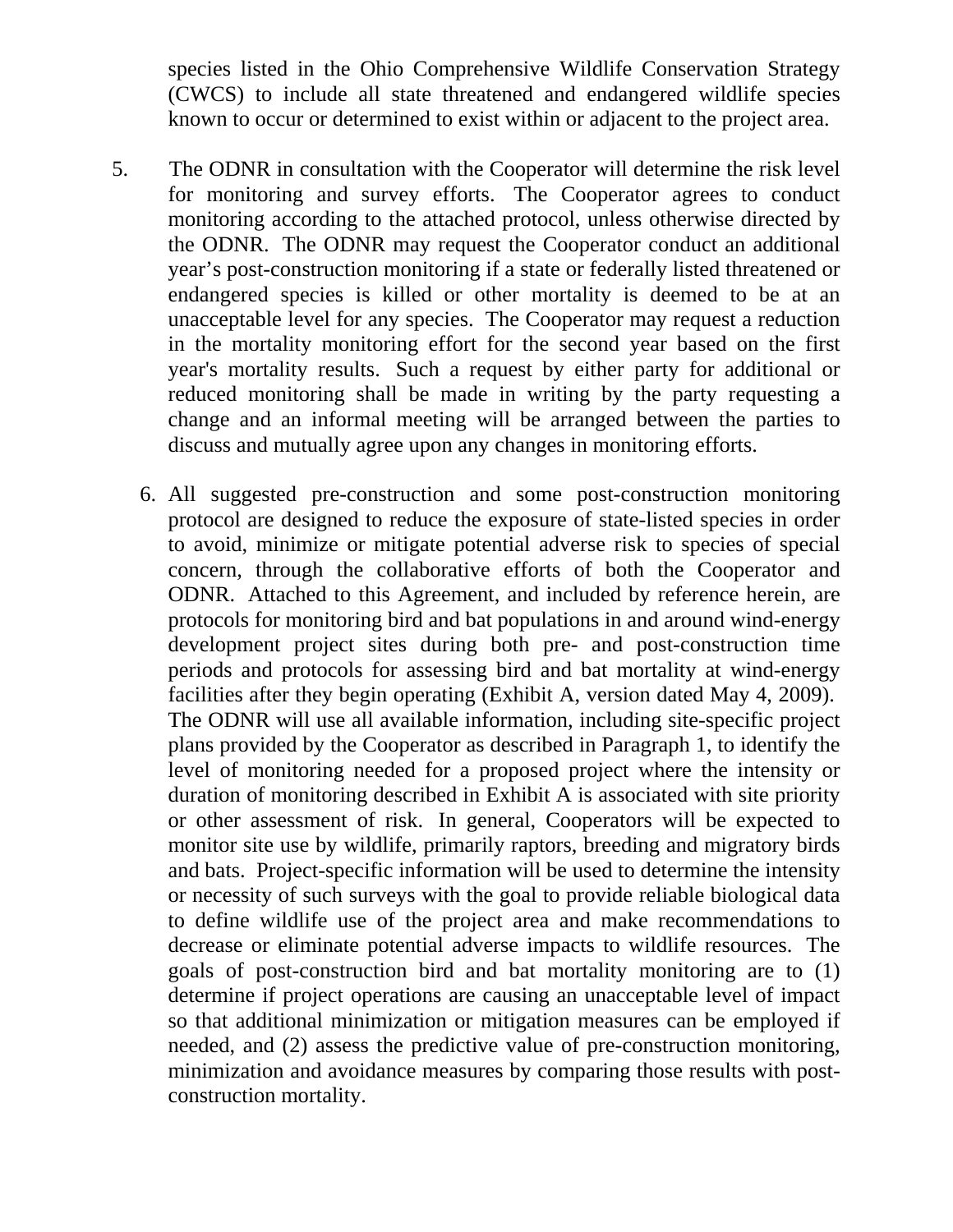*If requested, include:* The ODNR and Cooperator have agreed to a scope of work based on the protocols in Exhibit A for all wind energy projects currently in development (Exhibit B) and mutually agree to review details of the scope of work for any future modifications proposed by the Cooperator for these projects.

- 7. Cooperator agrees to utilize to the greatest extent possible, all reasonable and feasible generally accepted wind industry and ODNR best management practices relevant to the conservation of wildlife resources during construction and subsequent operation of the wind-energy facility. The ODNR shall provide URL links to or copies of all known and updated best management practices to the Cooperator on an annual basis.
- 8. The ODNR agrees not to pursue liability against the Cooperator due to any incidental takings of the State's bird, mammal or native plant resources for which it has purview under Ohio Revised Code §§ 1531.08, 1533.07, 1533.08 and 1518.02 (Powers of Division of Wildlife, Protection of Nongame Birds, Permits, and Injury to Endangered Native Plants) as a result of the Cooperator's wind-energy development and operations within the State of Ohio providing further such incidental takings were not malicious in their intent and the Cooperator remains in compliance with the terms and conditions of this Agreement and has with a good faith effort avoided and minimized potential adverse impacts by way of implementing best management practices and ODNR guidance as noted herein.

The ODNR and Cooperator agree to work cooperatively in the future to avoid, and minimize further impacts to the State's bird and mammal resources as new relevant project information becomes available. In the event that an incidental take occurs upon an Ohio listed threatened or endangered species of bird or mammal during the operation of any of the Cooperator's wind-energy facilities, the Cooperator agrees to take all reasonable best management practices, including: painting turbine blades, feathering, minimizing lighting, burying collection lines, curtailing during high risk periods, decommissioning turbines no longer in operation, and enhancing off-site habitat areas; as deemed appropriate by the ODNR and the Cooperator to further avoid, minimize and/or mitigate such wildlife losses in the future.

9. ODNR recommendations or decisions under the Cooperation Agreement do not supersede any comments, decisions, or recommendations of the United States Fish & Wildlife Service.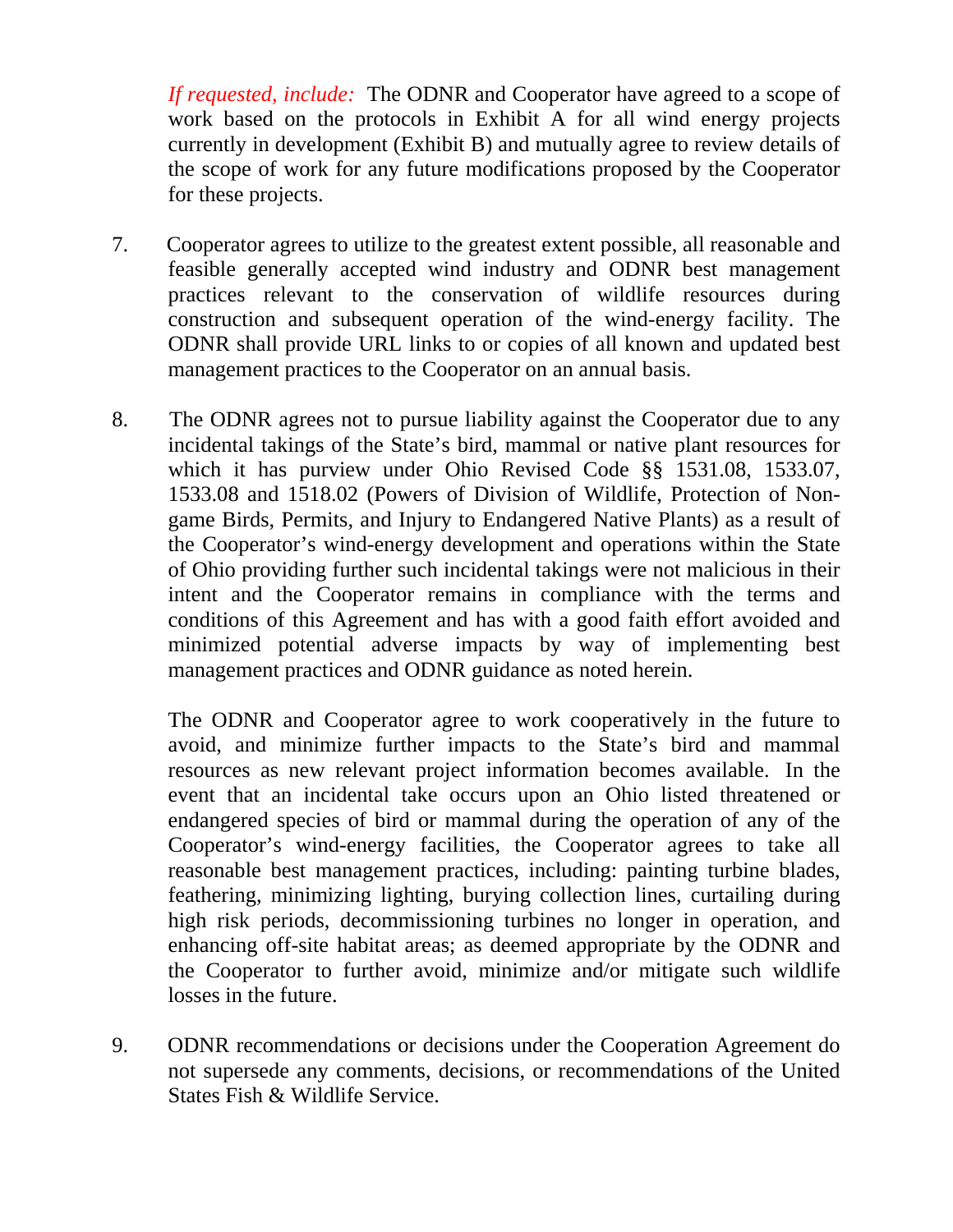- 10. The Cooperator agrees to provide coordinated access to ODNR, upon 24 hour prior notice during normal business hours, to all its wind-energy facilities, during the pre-construction and operational life of the wind-energy facility, as deemed necessary by ODNR staff in order to ensure both parties' compliance to this Agreement. All ODNR access shall be subject to all the normal safety measures implemented by the Cooperator with regard to access to the facility.
- 11. Either party upon their own discretion and reason can terminate this Agreement in its entirety after having first provided the other party written notification of such termination forty-five (45) days in advance of such termination date. Said written notification to be sent certified mail to the respective parties' place of address as noted herein. Termination can be conditioned to exclude those projects identified, which remain in compliance with the Agreement.
- 12. It is understood between the parties that information resulting from the Cooperator's compliance with this Agreement shall be treated with the highest affordable level of confidentiality available unless otherwise agreed to in writing by both parties, or if it is necessary to support the ODNR's waiver of liability set forth in Paragraph 8 hereof. It is the intent of both parties to release to the general public relevant project monitoring & mortality information deemed to be in the best interest of both the ODNR and Cooperator. Release of information will be by mutual consent only in accordance with applicable law.
- 13. Assignment: The Cooperator may assign this Agreement, or any project covered under the terms of this Agreement, to any affiliate (as defined below) without the approval or consent of the ODNR provided that (i) the Cooperator is not in default of this Agreement with respect to the project(s) being so assigned at the time of the proposed assignment and (ii) the Cooperator notifies the ODNR of any proposed assignment in accordance with this Agreement. The Cooperator may assign this Agreement, or any project covered under the terms of this Agreement, to any non-affiliate (as defined below) provided that (a) the Cooperator is not in default of this Agreement with respect to the project(s) being so assigned at the time of the proposed assignment, (b) the proposed assignee has agreed in writing to be bound by all of the terms and conditions of this Agreement, (c) the ODNR has met with the proposed assignee and the Cooperator, after being notified of the proposed assignment, to discuss the terms and conditions of the project(s) covered by the assignment, and (d) the ODNR consents to the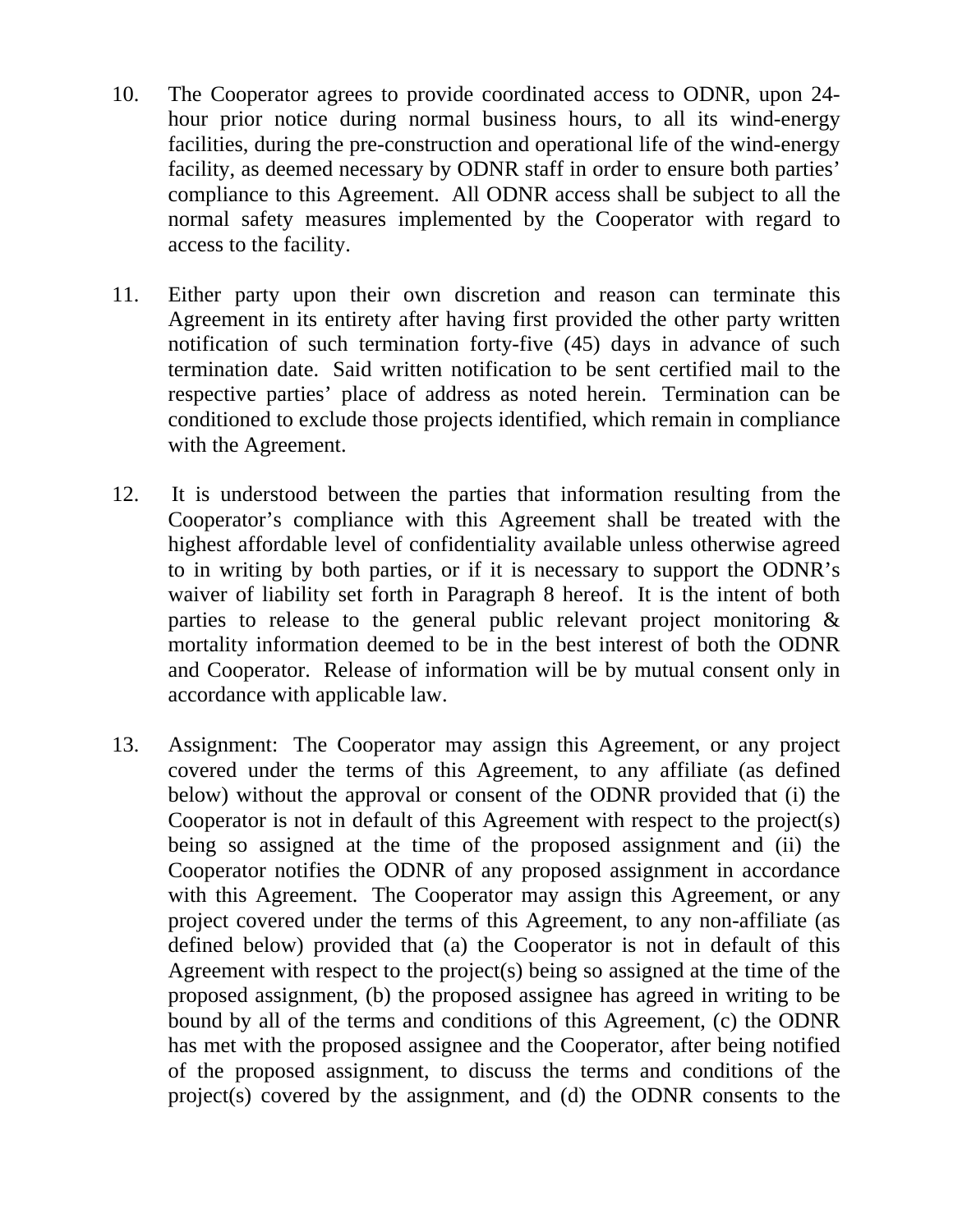proposed assignment in writing, which consent shall not be unreasonably withheld, conditioned or delayed. For purposes of this section, an "affiliate" of the Cooperator refers to any person, corporation or entity that (i) has a direct or indirect ownership interest in the Cooperator or vice versa or (ii) is subject to common operating control and is operated as part of the same system or enterprise as the Cooperator. Any person, corporation or entity that is not an "affiliate" as defined above shall be a non-affiliate for purposes of this section. At the request of the Cooperator, the ODNR and the assignee shall execute, after said assignment is approved if required, a new Agreement with terms identical to the terms of the Agreement at the time of the assignment.

14. Notices. All notices, demands or requests required or permitted under this Agreement shall be in writing and shall be personally delivered or sent by certified United States mail (postage prepaid, return receipt requested), overnight express mail, courier service, facsimile transmission or electronic mail with confirming receipt (in the case of facsimile transmission and electronic mail with the original transmitted by any of the other aforementioned delivery methods) addressed as follows: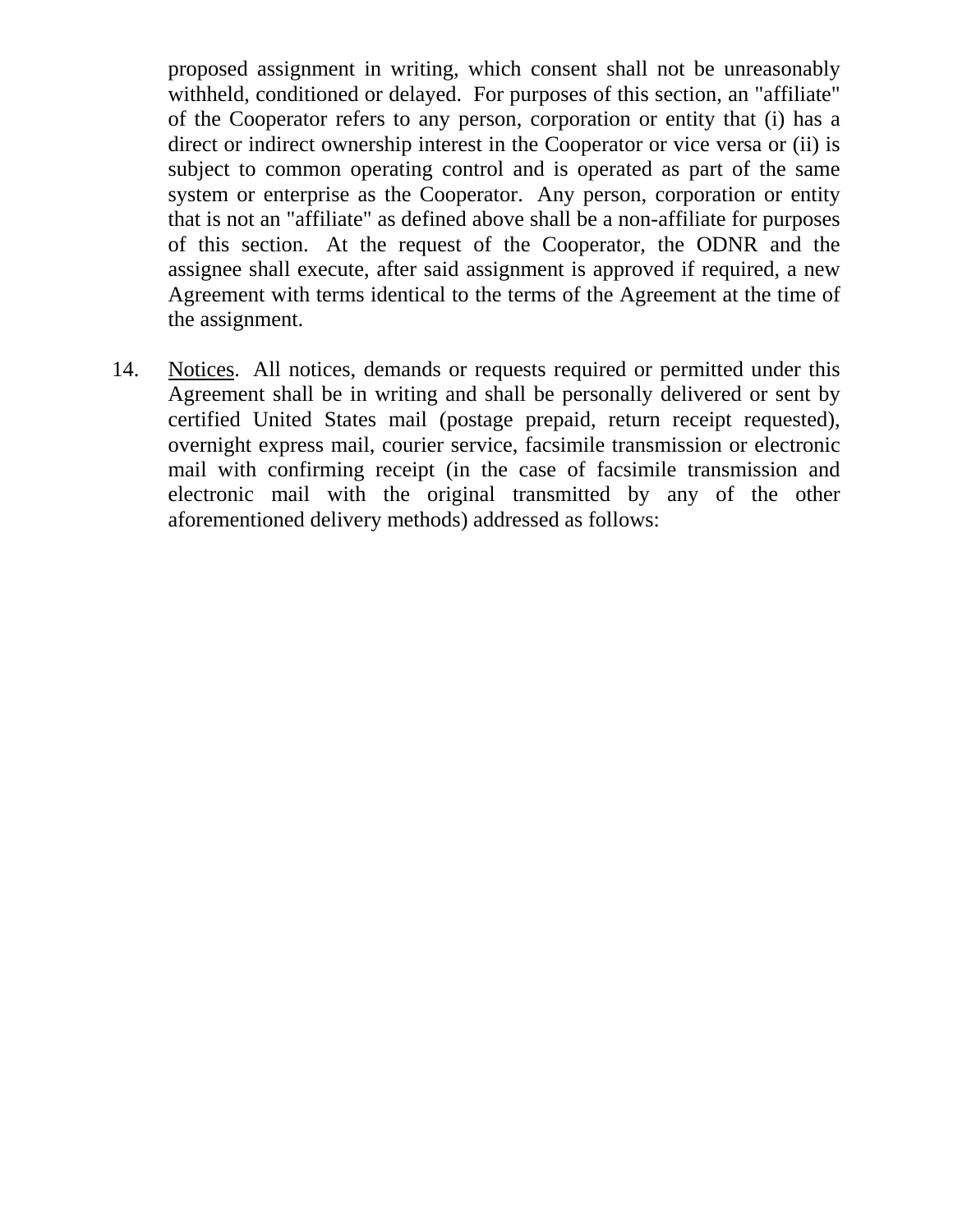If to ODNR to:

Ohio Department of Natural Resources Office of Legal Services Building D-3 2045 Morse Road Columbus, OH 43229

and

If to Cooperator to:

## *Add address for Company*

or to such other person at such other address as a Party shall designate by like Notice to the other Party. Unless otherwise provided herein, all Notices hereunder shall be effective at the close of business on the Day actually received, if received during business hours on a Business Day, and otherwise shall be effective at the close of business on the first Business Day after the Day on which received.

- 15. No Third-Party Beneficiaries. This Agreement is not intended to, and does not confer upon any Person other than the Parties hereto and their respective successors and permitted assigns, any rights or remedies hereunder.
- 16. Entire Agreement. This Agreement, including all Protocols hereto, constitutes the entire agreement between the Parties hereto with respect to the matters contained herein and therein, and all prior agreements with respect to the matters covered herein are superseded, and each Party confirms that it is not relying upon any representations or warranties of the other Party, except as specifically set forth herein or incorporated by reference hereto.
- 17. Amendment. This Agreement and the attached protocols may only be amended or modified in writing by the mutual consent of the Parties hereto.